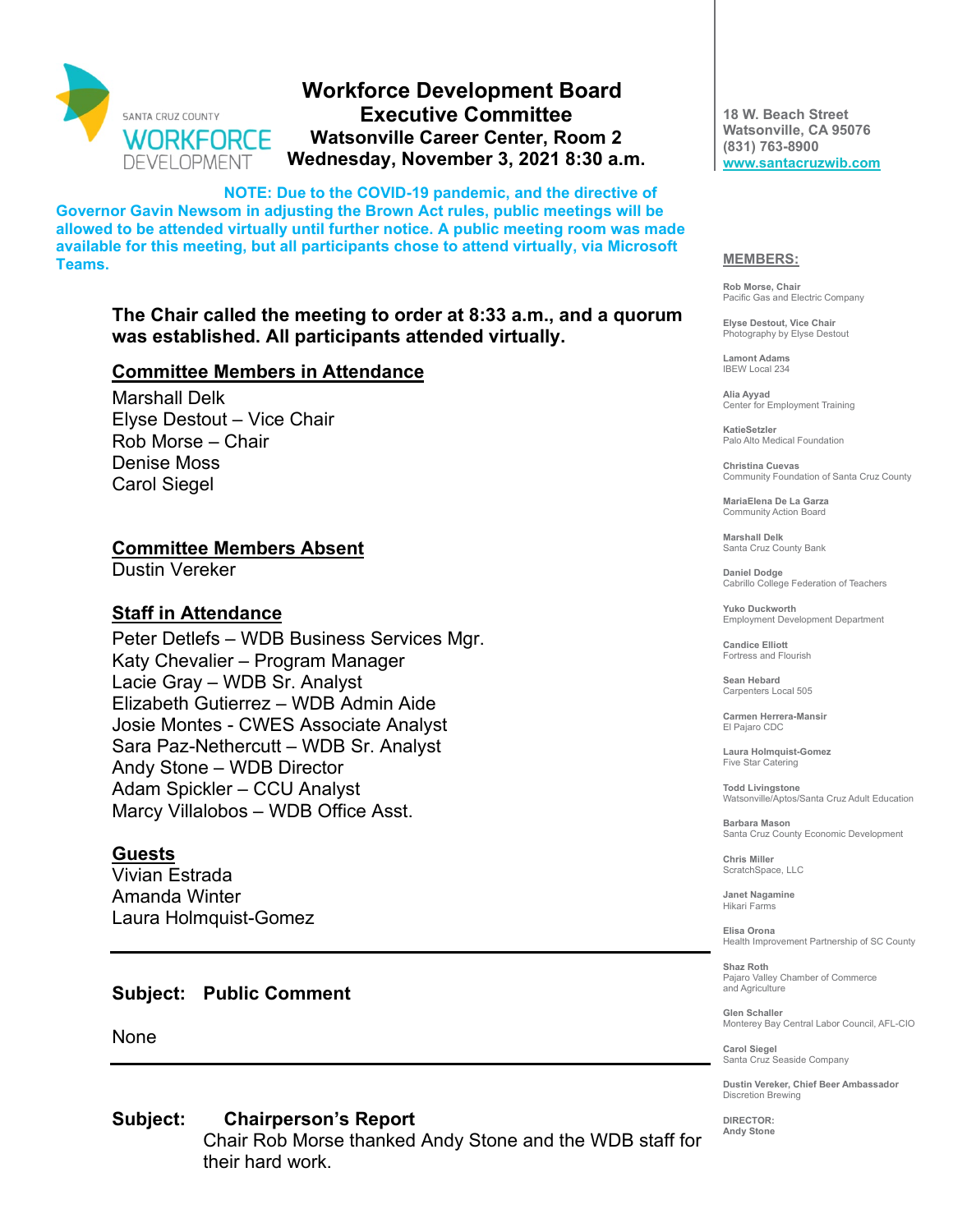### **Subject: Action Items:**

### **Item 1 – Findings Authorizing Teleconference Meetings**

The committee was provided with information regarding Assembly Bill 361 authorizing teleconference meetings as a result of the continuing COVID-19 pandemic state of emergency and Health Officer recommendation for social distancing.

**Action:** It was moved to adopt findings pursuant to Assembly Bill 361 authorizing teleconference meetings as a result of the continuing COVID-19 pandemic State of Emergency and Health Officer recommendation for social distancing.

| <b>Status:</b> Motion to Approve: Carol Siegel<br>Motion Seconded: Marshall Delk<br>Abstentions: | <b>None</b>                 |
|--------------------------------------------------------------------------------------------------|-----------------------------|
| <b>Committee Action</b>                                                                          | All in favor, motion passed |

# **Item 2 – Approval of the August 25, 2021 Meeting Minutes**

**Action:** It was moved to approve the August 25,2021 Executive Committee meeting minutes.

| <b>Status:</b> Motion to Approve: Carol Siegel<br>Motion Seconded: Denise Moss<br>Abstentions: | <b>None</b>                 |  |
|------------------------------------------------------------------------------------------------|-----------------------------|--|
| Committee Action                                                                               | All in favor, motion passed |  |

### **Item 3 – WIOA Procurement Results/PY 22/23 Award Recommendations**

Chair Rob Morse reviewed with the committee the results and award recommendations of the RFP for WIOA Career Center Operator, Adult/Dislocated Worker Program, Youth Services, and Layoff Aversion Services.

**Action:** It was moved to accept the award recommendations from the PY 2022-23 Procurement and authorize the WDB Staff to enter into contract negotiations with the recommended vendors for PY 22-23.

**Status:** Motion to Approve: Marshall Delk Motion Seconded: Carol Siegel Abstentions: None

Committee Action All in favor, motion passed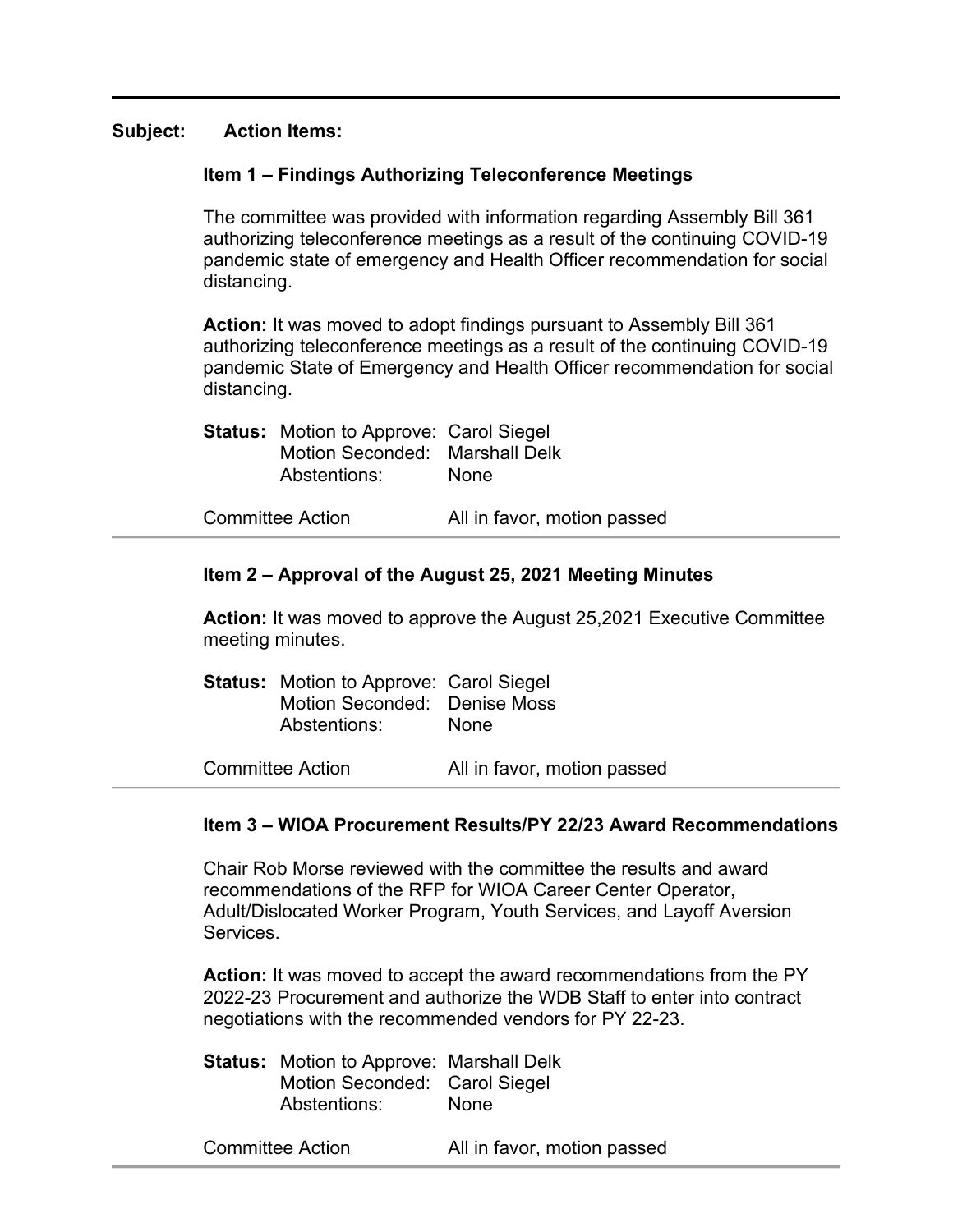### **Item 4 – Operational Plan Update**

WDB Director Andy Stone gave an update on the Operational Plan, which was approved at the September 16, 2020 WDB Full Board meeting and reviewed the progress for each of the three goals.

**Action:** It was moved to adopt the WDB Director's Operational Plan update for PY 21-22.

**Status:** Motion to Approve: Carol Siegel Motion Seconded: Marshall Delk Abstentions: None

Committee Action All in favor, motion passed

### **Item 5 – AJCC Certification Continuous Improvement Plan**

WDB Sr. Analyst Sara Paz-Nethercutt reviewed with the committee the AJCC Certification Indicator Continuous Improvement Plan, which is the final step in the State's process, and stated that the plan will be presented to the WDB Full Board on a quarterly basis with the status of each item.

**Action:** It was moved to approve the AJCC Certification Indicator Continuous Improvement Plan as written and authorize the WDB staff to submit to the EDD Regional Advisor by the December 31, 2021 deadline.

| <b>Status:</b> Motion to Approve: Carol Siegel<br>Motion Seconded: Denise Moss<br>Abstentions: | <b>None</b>                 |
|------------------------------------------------------------------------------------------------|-----------------------------|
| Committee Action                                                                               | All in favor, motion passed |

### **Item 6 – WDB Equity Training and Special Meeting – November 10, 2021**

WDB Director Andy Stone shared that the WDB Equity Work Group would like the committee to consider a special meeting on November 10, 2021 for the purpose of equity training for all WDB members. The November 10, 2021 meeting, *Why Equity in Workforce Development?,* will be the first of a series of trainings.

**Action:** It was moved to direct the WDB staff to schedule a special meeting of the Workforce Development Board on November 10, 2021, for the purpose of equity training, and take additional actions needed to provide equity training to staff and partner organizations.

**Status:** Motion to Approve: Carol Siegel Motion Seconded: Denise Moss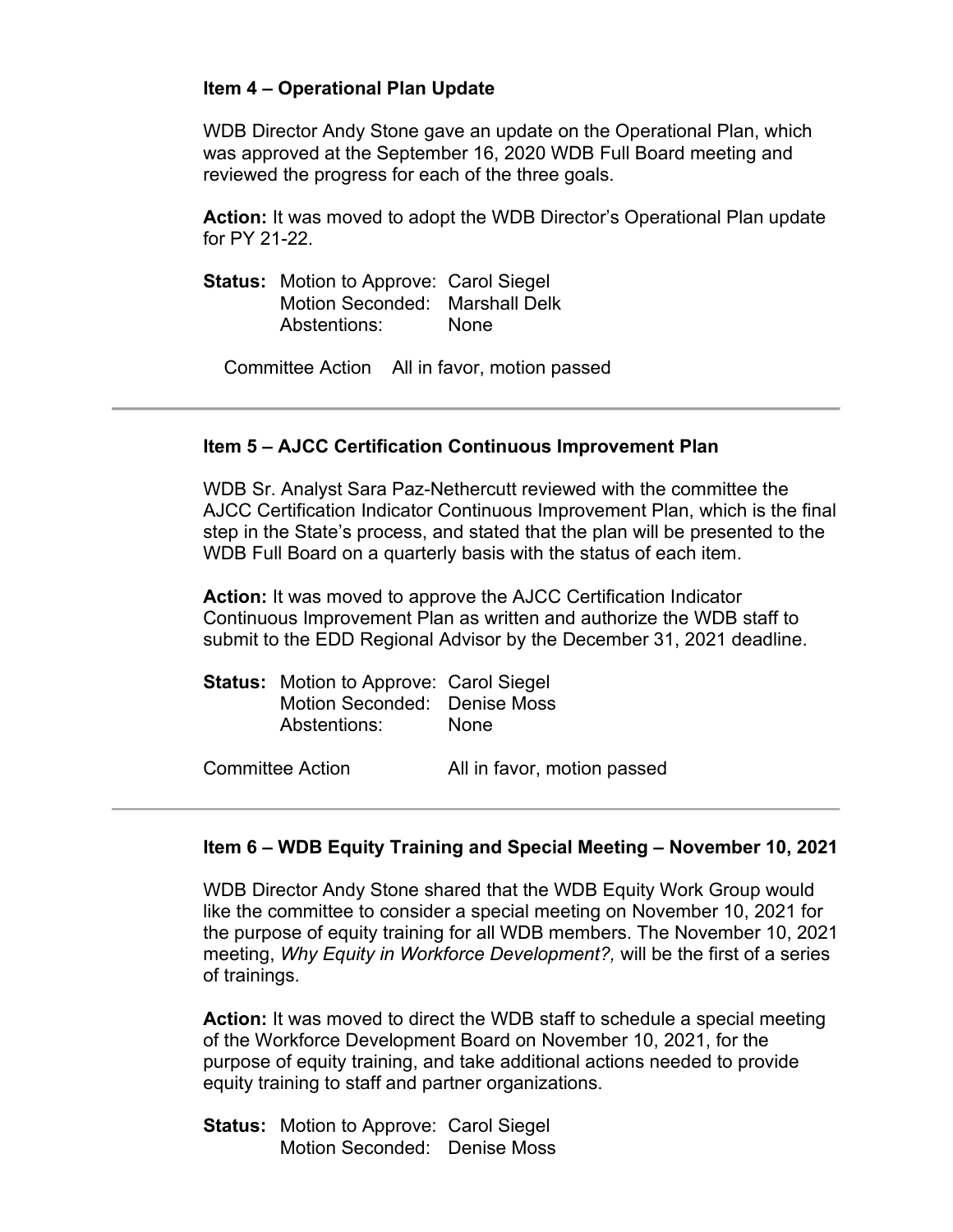Abstentions: None

Committee Action All in favor, motion passed

### **Item 7 – WDB December 8, 2021 Meeting Planning**

WDB Director Andy Stone shared that for the December 8, 2021 WDB meeting Celina Shands with Full Capacity Marketing will present on *How to Better Utilize Board Members Both for their Gain and the Board,* and asked for any suggestions on other topics of interest.

**Action:** It was moved to direct that the WDB staff include the following items in the December 8, 2021 WDB Full Board meeting agenda.

| <b>Status:</b> Motion to Approve: Marshall Delk<br>Motion Seconded: Elyse Destout<br>Abstentions: | None                        |
|---------------------------------------------------------------------------------------------------|-----------------------------|
| <b>Committee Action</b>                                                                           | All in favor, motion passed |

### **Subject: Report Items:**

### **Item 8 – WDB Staff Updates**

WDB Sr. Analyst Sara Paz-Nethercutt gave updates on WIOA Career Services which included briefing the committee on the recruitment for more FIRE project participants, the local Lean Continuous Improvement Initiative which now has a quarterly group in addition to its monthly group, and spoke on the Out-of- School Expenditure Waiver that was approved by the Department of Labor. WDB Business Manager Peter Detlefs spoke on Business Services including updates on the marketing and career services webpage by Full Capacity Marketing, the Business Resource Network, and the outcome of the Downtown Santa Cruz Walkabout Job Fair that was held on September 24, 2021. WDB Sr. Analyst Lacie Gray gave updates on Regional Projects/Grants and gave the committee updates on the Prison to Employment project and the SB1 Pre-apprenticeship Training Grant which has served three cohorts with 55 enrollees and 45 completions. The fourth training cohort is expected to start in January 2022 with 100 people on the waiting list.

**Action**: No action taken, informational item only.

**Subject: Information Items:**

**Item 9 – Contractor Activity Reports**